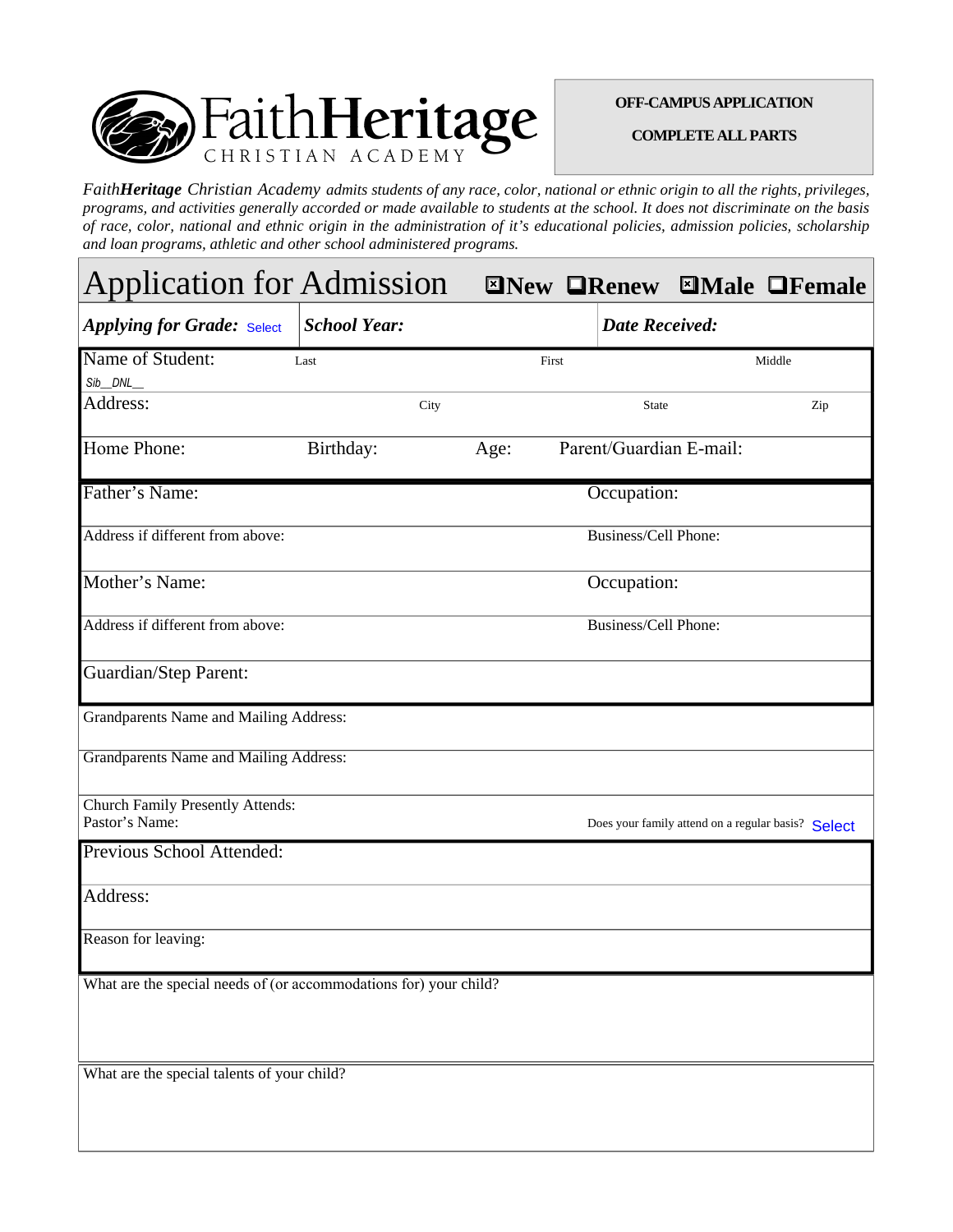| <b>Name of Student: Last</b>                                                               | First | Middle                                                                                                                                                                                                                                                                              |
|--------------------------------------------------------------------------------------------|-------|-------------------------------------------------------------------------------------------------------------------------------------------------------------------------------------------------------------------------------------------------------------------------------------|
|                                                                                            |       | Person Authorized To Care For Child In An Emergency (If parent cannot be contacted):                                                                                                                                                                                                |
| Name:                                                                                      |       | Phone:                                                                                                                                                                                                                                                                              |
| Relationship:                                                                              |       | Other Phone:                                                                                                                                                                                                                                                                        |
| Name of Family Physician:                                                                  |       | Office Phone:                                                                                                                                                                                                                                                                       |
| Please list any medications your child requires during school hours:                       |       |                                                                                                                                                                                                                                                                                     |
| Has this student ever repeated a grade? Select                                             |       | If yes, please discuss below.                                                                                                                                                                                                                                                       |
| Has this student ever had disciplinary difficulties in school? Select                      |       | If yes, please discuss below.                                                                                                                                                                                                                                                       |
|                                                                                            |       | Has this student ever been recommended for special education, been diagnosed with a learning disability, had any childhood illnesses<br>which might impair his/her ability to learn, or been recommended for drug or alcohol treatment: Select If yes, explain on a separate sheet. |
| Is there anything else you would like us to know about this child?                         |       |                                                                                                                                                                                                                                                                                     |
|                                                                                            |       |                                                                                                                                                                                                                                                                                     |
| Does Divorced/Separated Spouse receive mail, email, etc? Select                            |       |                                                                                                                                                                                                                                                                                     |
| How did you hear about FaithHeritage Christian Academy?                                    |       |                                                                                                                                                                                                                                                                                     |
|                                                                                            |       |                                                                                                                                                                                                                                                                                     |
| Has this student ever been enrolled in FaithHeritage in the past, on or off-campus? Select |       |                                                                                                                                                                                                                                                                                     |
| What are your objectives for your child as a student at FaithHeritage Christian Academy?   |       |                                                                                                                                                                                                                                                                                     |
|                                                                                            |       |                                                                                                                                                                                                                                                                                     |
|                                                                                            |       |                                                                                                                                                                                                                                                                                     |

I agree to the following:

To abide by the requirements stated in the Instructions for Off-Campus Enrollment;

To attend Parent/Teacher Orientation at FHCA campus at beginning of enrollment;

 $\Box$  To submit quarterly grades and attendance reports in a timely manner;  $\Box$  To bring this student (grade 2 and up) to FHCA annual achievement te

To bring this student (grade 2 and up) to FHCA annual achievement testing.

*PLEASE NOTE:* The facts given in this application are true and complete to the best of my knowledge. I/We understand that discovery of the fabrication of any statement/s or significant omissions of fact during any phase of the enrollment process may prevent the acceptance of this child and/or could lead to immediate dismissal from Faith**Heritage** Christian Academy.

| Signature of father (or primary guardian): |                                              | Signature of mother: |
|--------------------------------------------|----------------------------------------------|----------------------|
| <b>RECOMMENDED FOR ENROLLMENT:</b>         |                                              |                      |
| N <sub>O</sub><br>YES.                     | Signature of Headmaster/School Board member: |                      |